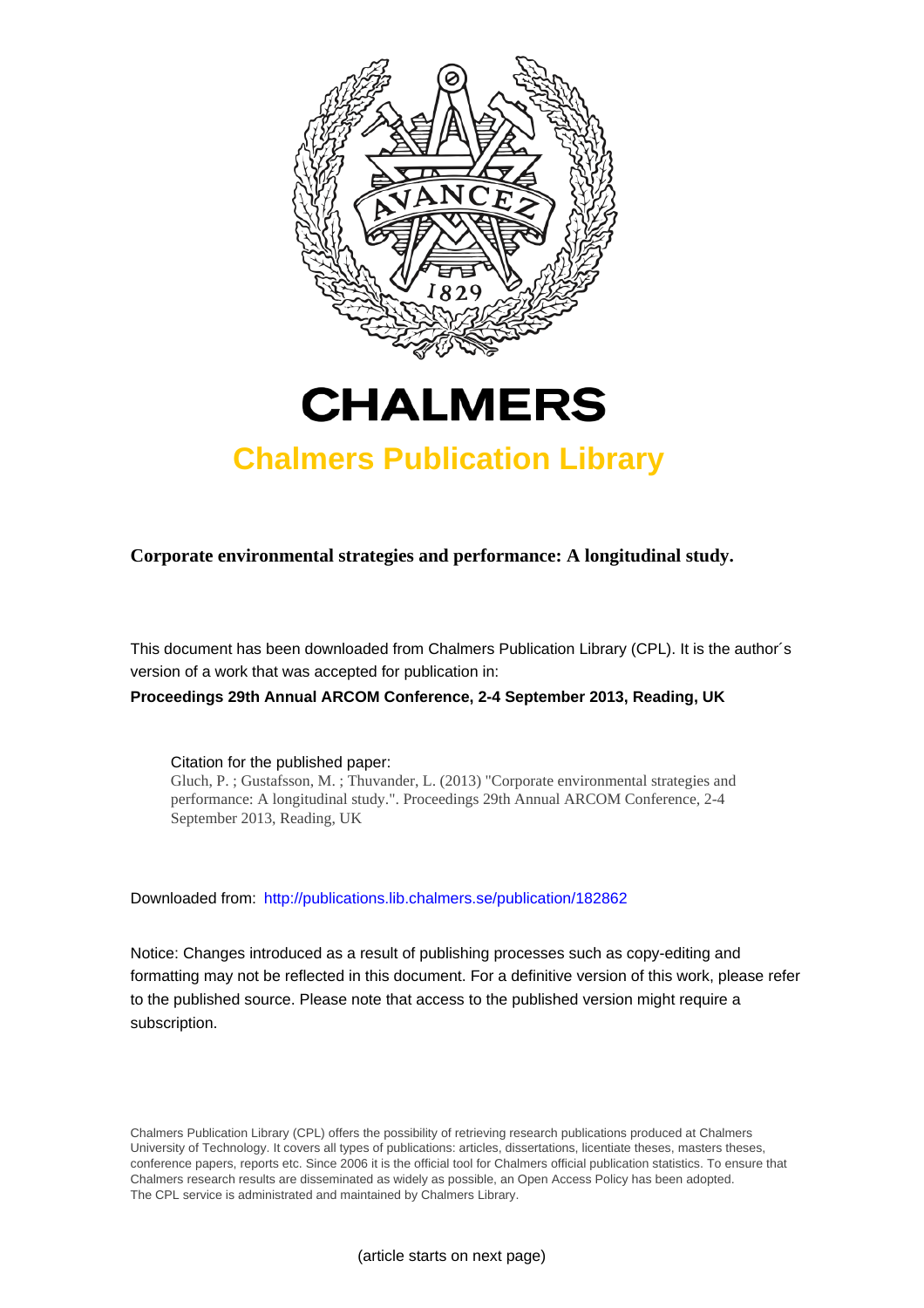# **CORPORATE ENVIRONMENTAL STRATEGIES AND PERFORMANCE: A LONGITUDINAL STUDY**

#### **Pernilla Gluch<sup>1</sup> , Mathias Gustafsson<sup>1</sup> , Liane Thuvander<sup>2</sup> , Henrikke Baumann<sup>3</sup>**

*<sup>1</sup>Construction Management, Dept of Civil and Environmental Engineering, Chalmers University of Technology*

*<sup>2</sup>Architecture, Chalmers University of Technology*

*<sup>2</sup>Environmental Systems Analysis, Energy and Environment, Chalmers University of Technology*

This paper focus on four environmental strategy aspects: 1) stakeholder relations, 2) management systems, 3) environmental staff, roles and responsibilities and 4) integration of environmental work. The paper aims to identify trends related to these four aspects and explores the relationship between them and environmental and business performance. The paper is based on a longitudinal and cross-sectional empirical study covering all Swedish construction companies with at least 50 employees (for architects 20 employees). Questionnaire surveys covering environmental attitudes, management practices and performance was carried out in 2002, 2006 and 2010. Respondents were environmental manager/officers in each company. Response rates for the three surveys were between 41-45%. The results show that the environmental work is on its way to be institutionalized as a strategic part of the companies. Environmental staff is increasing and environmental managers are part of top management and often also members of the management board. We can also see that communication and cooperation with stakeholders is getting more intensified and more diverse. So is the use of EMS as driver for a more active environmental work. It is concluded that a key to successful environmental and business performance is that environmental work is integrated with a variety of other corporate business areas/issues.

Keywords: environmental management, integration, stakeholder, performance, questionnaire survey, Sweden

### **INTRODUCTION**

A search in the Web of Science resulted in a total of 104 hits for *greening of firm surveys*. Here we found surveys that study corporate leaders' (in US Fortune 500 companies) perceptions of corporate environmental strategies (Andrews, 1998), motivation and commitment to sustainability in business (Hahn and Scheermesser, 2006), and effects from environmental management systems on international business performance (manufacturing companies) (Darnall et al., 2008a, Darnall et al., 2008b). However, few studies provide longitudinal empirical data so that it is possible to identify and predict trends and change in corporate environmental management. One exception is Lee and Rhee's study that investigated trends in environmental strategic change in South Korean pulp and paper industry (Lee and Rhee, 2007). An interesting result from their study was that they found a lack of relationship between environmental strategy, environmental performance and financial performance.

Gluch P, Gustafsson M, Thuvander L, Baumann H (2013) Corporate environmental strategies and performance: a longitudinal study *In:* Smith, S.D and Ahiaga-Dagbui, D.D (Eds) *Procs 29th Annual ARCOM Conference,* 2-4 September 2013, Reading, UK, Association of Researchers in Construction Management, 1197[-1207.](#page-11-0)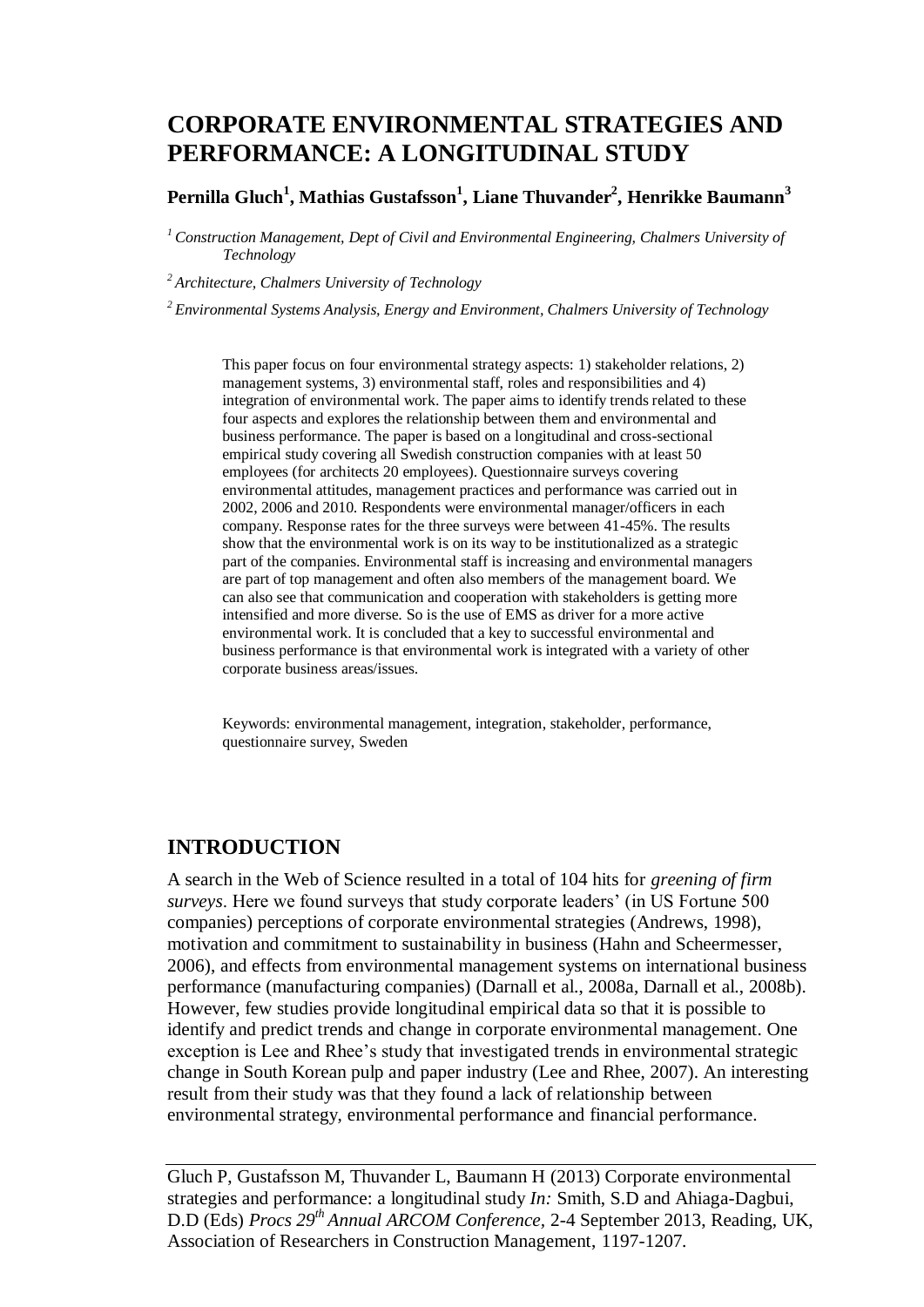For the construction industry there are some studies that have focused on attitudes and perspectives to sustainable development in especially construction companies. Myers, for example, reviewed public disclosures of 42 UK construction companies searching for information about Corporate Social Responsibility and found that although a majority of the companies *lacked respect for sustainability* (Myers, 2005) some of the larger companies at that time were beginning to acknowledge sustainability in their reports (Myers, 2005). Based on their survey of the level of awareness of sustainable construction in US and Korea, Son et al. (2009) saw a similar tendency and concluded that there is a positive outlook for sustainable construction. Also Ahn and Pearce (2007) came to a similar conclusion in their survey regarding contractors' past experience, perceptions and expectations of green construction in the future. Thus, these studies have in common that they signal a positive development within sustainable building.

Other scholars present a less optimistic view. In a cross-sectional survey Häkkinen and Belloni (2011) explored building professionals' perceptions on barriers for sustainable building. Obstacles for management of green construction projects in Singapore were also surveyed by Hwang and Tan (2010). Both surveys identified major hindrances, by Hwang and Tan described as a *vicious cycle*; of high costs, lack of client demand, lack of R&D, and lack of collaborative efforts and communication between various stakeholders. Similar observations was made in 2006 by the authors' of this paper, when it was concluded that there was an environmental inertia within the Swedish construction industry (Gluch et al., 2009). However, there seem to be very few surveys that have followed this issue over a long period of time by collecting longitudinal empirical data. One exception is Sayce et al. (2007), which over a tenyear period have undertaken three surveys tracking investors' attitudes towards green and sustainable buildings. They concur with Hwang and Tan's less optimistic view (Hwang and Tan, 2010), calling for increased industry communication but also for an increased need for government intervention (Sayce et al., 2007).

In order to track environmental strategies and change in the Swedish construction sector (technical consultants, building contractors/ executing construction companies, property owners and managers, and companies within architecture) over time, this paper is based on three environmental barometer surveys, carried out in 2002, 2006 respectively in 2010. Each survey covers four years back in time. Thus, a period of twelve years is taken into account, from 1998 to 2010. The surveys covered a large variety of aspects related to environmental management in the construction industry. For a comprehensive account of results from the surveys see Baumann et al. (2003), Baumann et al. (2002), Gluch et al. (2007a), Gluch et al. (2007b), Thuvander et al. (2011) and Gluch et al. (2011). This paper is based on a longitudinal empirically based analysis focusing on four environmental strategy aspects: 1) stakeholder relations, 2) management systems, 3) environmental staff, roles and responsibilities and 4) integration of environmental work. The paper aims to identify trends over time related to these aspects and also explores the relationship between them and environmental and business performance.

# **METHOD**

### **Data collection**

In all three surveys the companies were selected from Statistics Sweden's company register according the Swedish Industrial Classification industry codes (SNI, corresponding to the European industrial activity classification – NACE). The surveys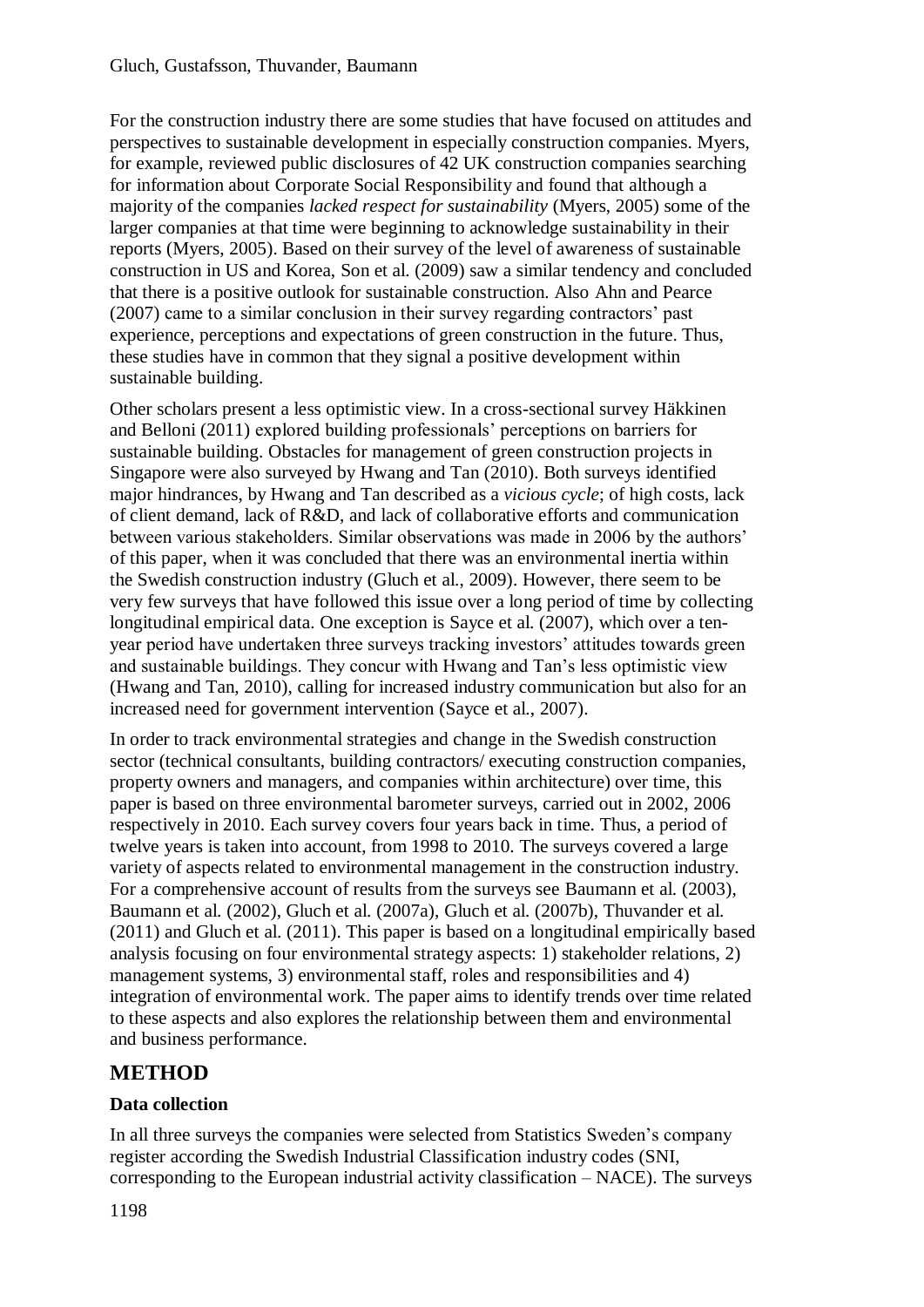2002, 2006 and 2010, cover all companies in Sweden with at least 50 employees within technical consultants, building contractors/ executing construction companies, property owners and managers, and companies within architecture, i.e. a total survey. The final population is presented in Table 1.

|                               | 2002     | 2006       | 2010        |
|-------------------------------|----------|------------|-------------|
| Population (companies)        | 534      | 542        | 461         |
| Responses (No. answers)       | 217      | 246        | 195         |
| Response rate $(\%)$          | 41       | 45         | 42          |
| Distribution of questionnaire | Mail     | Mail       | e-mail      |
| Questionnaire form            | Paper    | Paper      | Online form |
| Reminders                     | 1 (mail) | $3$ (mail) | 4 (e-mail)  |
| Number of questions           | 32       | 39         | 23          |

**Table 1** Data collection, population and response rate.

In 2002 and 2006, the questionnaires were sent out by mail to each company in the final population together with an introductory letter and directed at environmental managers or alike. In the 2010 survey, the questionnaire was sent out by e-mail to environmental managers or alike using the online software SurveyMonkey<sup>TM</sup>.

#### **Preparation of questionnaires**

The aim and scope of all the surveys has been consistent over time. Keeping the questionnaire as similar as possible has been a deliberate move in order to be able to make comparisons over time. The questions measured the opinion of the respondents by using a Likert scale with a four to seven-point range, a binary scale only allowing yes or no answers (with some modifications) and questions concerned demographic and more general and descriptive information.

To reduce biases in the result caused by interpretation problems and non-response several measures were taken. The questionnaires were pretested on practitioners, an instructive cover letter together with detailed contact information in case of questions accompanied the questionnaire, multiple reminders were sent out, and the reasons why some respondents failed to respond were investigated.

#### **Data analysis**

Data has been compiled and analyzed with the purpose to identify significant changes over time. In the surveys 2002 and 2006, the data was been entered manually; stored in and analyzed by using the statistical data programme  $SPSS^{\circledast}$ . In the 2010 survey, the data was entered by the respondents directly in the database of the online software SurveyMonkey<sup>TM</sup>. From there, the data was exported and analysed in SPSS<sup>®</sup>.

For the analysis over time, data from all three surveys have been merged into one data set with the 2006 survey as reference. The 2006 survey has most questions and functions well as a link to both the 2002 and 2010 survey. For Likert scale variables, mean values have been calculated and one way analysis of variance (ANOVA) was performed followed by post hoc tests to statistically verify the significance of observed changes. For dichotomous variables (binary scale), cross-tabulation has been chosen for detailed analysis. For some of the questions, Likert scale variables have been translated into dichotomous variables to enable comparison over time.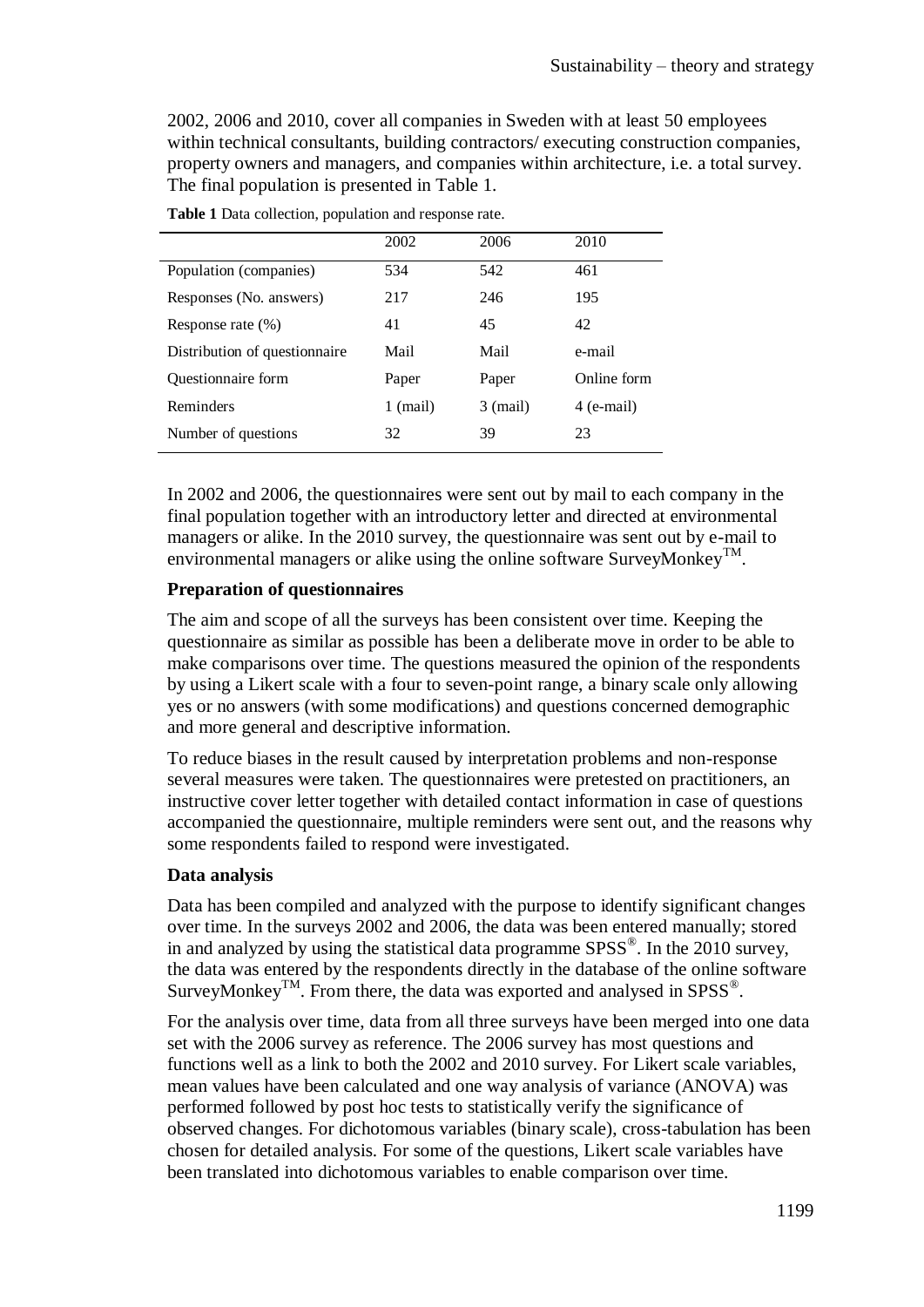In order to investigate drivers for perceived environmental performance and business performance we have also conducted two linear regression analyses.

# **RESULTS**

The results presented in this paper is focusing on four environmental strategy aspects: 1) stakeholder relations, 2) management systems, 3) environmental staff, roles and responsibilities and 4) integration of environmental work. How these areas have been changed over time is firstly described and thereafter analysed in relation to environmental and business performance.

### **Stakeholder relations**

*Clients* together with *managers* are seen as the most influential stakeholders on companies' environmental work in all three surveys. Also, the *final customer* and the *employees* are considered as important stakeholders. Seen out of an environmental research and knowledge perspective, in the early surveys it was noticed that *research institutions*, *environmental organizations*, *mass media* and *politicians* were assumed to have a very low influence on the companies' environmental work. This seems to have changed as these groups now are reported to be more influential. A similar trend shows *local citizens/groups* that were perceived to have very little influence on the companies' environmental work in the 2002 and 2006 and that now are considered as more influential. There is also a significantly increasing tendency that financial actors, such as *banks*, *insurance companies* and f*inancial analytics* and controlling instances such as *accountants* are perceived as more influential on the companies' environmental work than previously. Overall, the variety of stakeholders that are perceived as having influence on the companies' environmental work has increased over time. In fact, all stakeholders, beside politicians, are now perceived to have a significantly increasing influence.

### **Environmental Management Systems**

Many of the companies within the construction industry work in accordance with an environmental management system (EMS). It was a considerably increase of the percentage of companies that adopted EMS as a way of working between 2002, when 46% had an EMS, and 2006 (70%). This rather high figure had in 2010 remained on a about the same level (73%).

### **Environmental staff, roles and responsibilities**

Over the whole period companies report that they have personnel that specifically handle environmental issues within the company. However the extent (number of fulltime employees) significantly increased between 2002 and 2006 to thereafter be stabilised.

The respondents were asked to what extent they agree to a number of statements concerning their perceived level of influence and their role as an environmental manager. As seen in Figure 1, the agreement is quite high for most statements (mean value around 3='agreement to a large extent'). However, the only significant increase concerns the respondents' perceived ability to influence strategic decisions, meaning that their strategic position seem to have been reinforced.

A large majority of the respondents in all three surveys answer they have, at least partly, enough knowledge to influence practice. In 2002 (28%) and 2006 (25%) a relatively large share of the respondents stated that they were not authorized to stop environmentally damaging processes, which has decreased to less than 10% in 2010.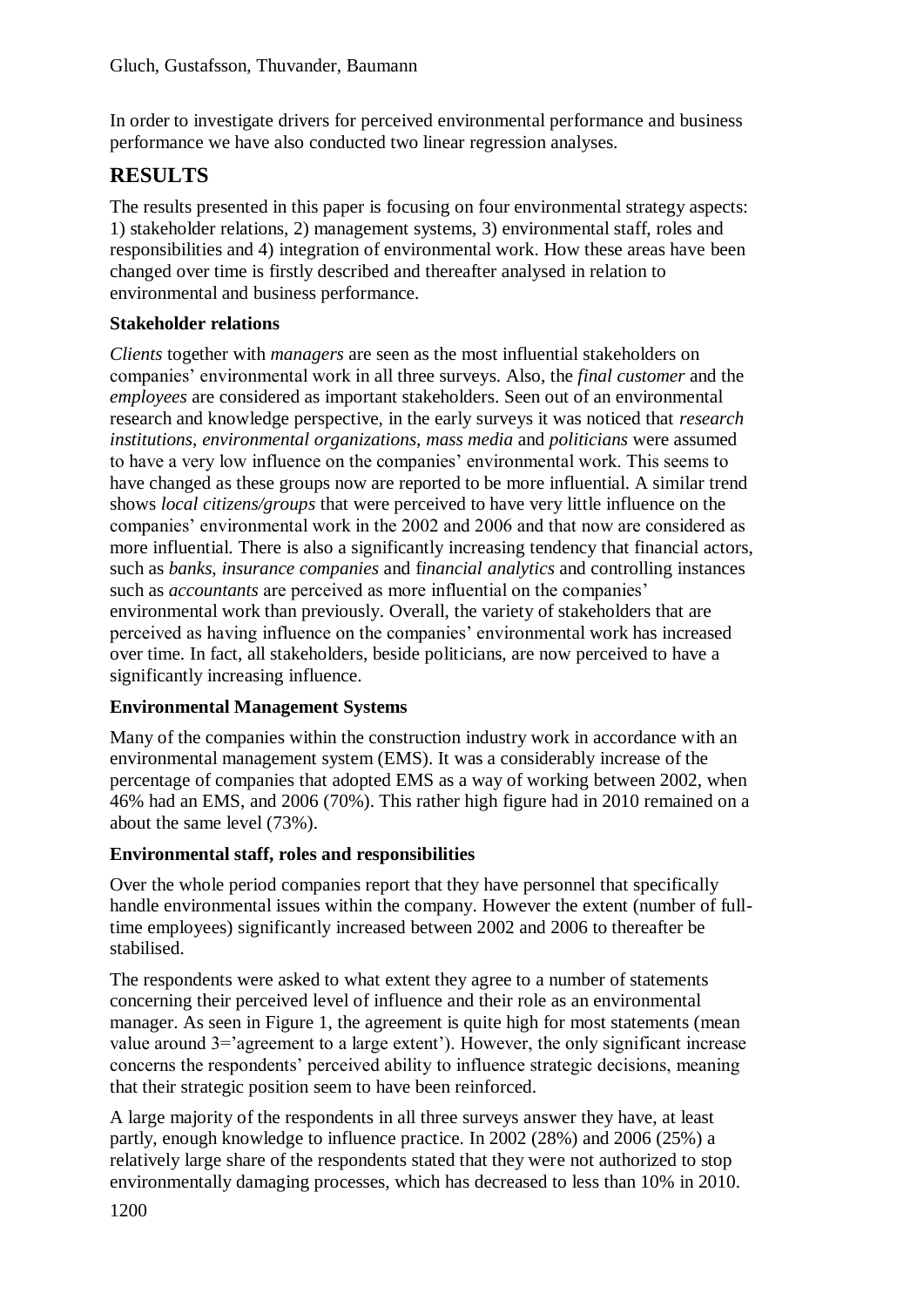

**Figure 1:** Mean values of environmental managers' perception of their role as environmental manager in the company. The scale ranges from 1='total disagreement' to 4=full agreement'. The variable marked *bold indicates a significant difference. NOTE 1: The differences were tested by means of t-test and significant at p<.05. NOTE 2: The questions were not included in the 2002 survey.*

The respondents were asked about the extent of influence they had on environmental issues in the companies. About half of the environmental managers were in 2010 members of the corporate management board, which were a significant increase from 2006 and 2002. This might indicate that environmental issues have gained higher status within the companies. I might also be a sign that environmental issues are on the way to be handled as a regular part of the companies' business.

#### **Integration of environmental work**

In comparison with the two first surveys the environmental work is to a higher degree integrated with other business areas in 2010. Table 2 and 3 presents mean values for 2010 year's study that shows which business areas where environmental measures has been undertaken (Table 2) respectively with which business areas that has been organisationally integrated with environmental management (Table 3). Not surprisingly most environmental measures has been done within the area of recycling and waste management but environmental considerations has also been undertaken in the design, production, purchasing and training. Finance and R&D is the areas where least environmental measures have been undertaken.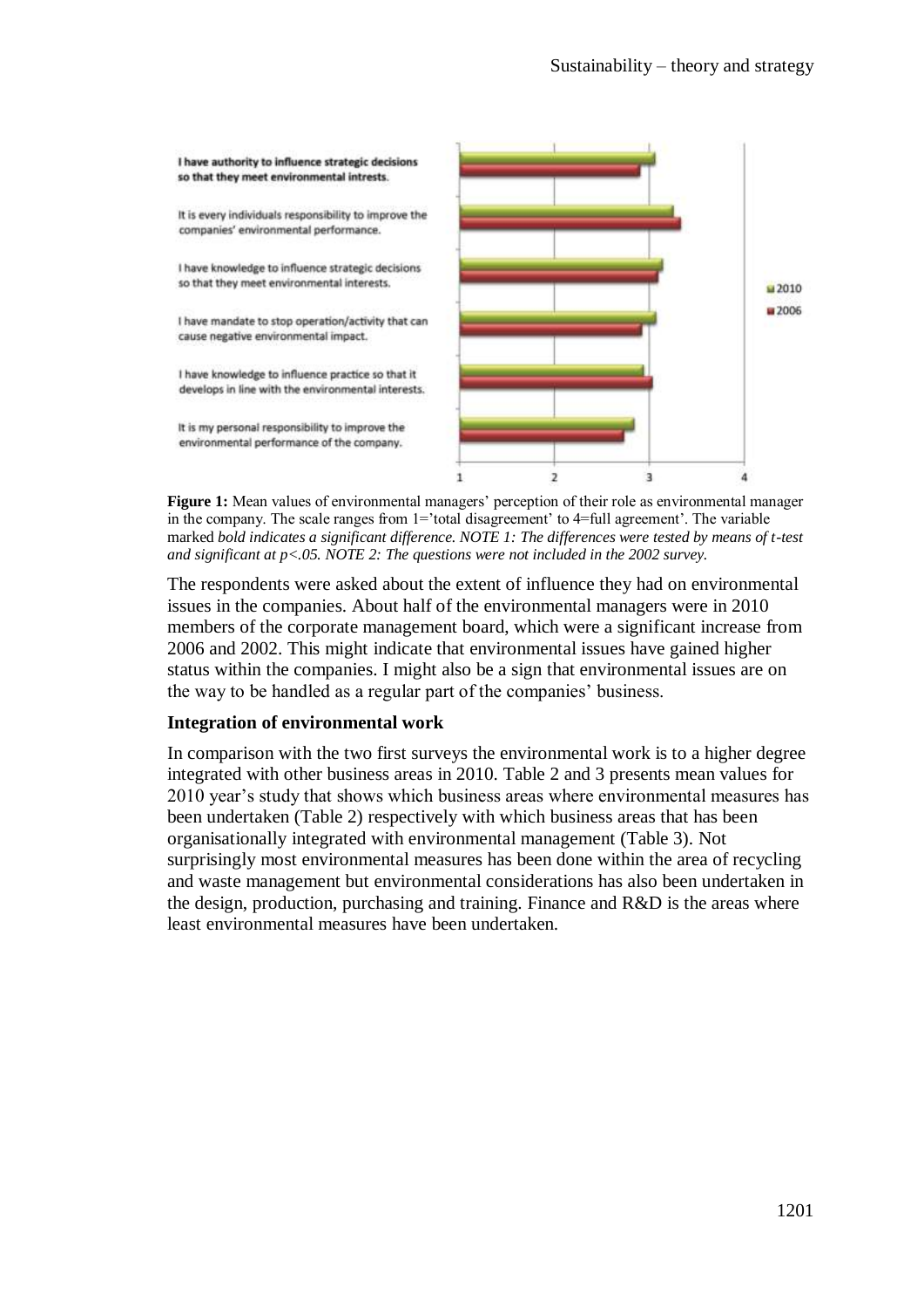#### Gluch, Gustafsson, Thuvander, Baumann

| Areas                                 | M    | Sd   |
|---------------------------------------|------|------|
| Design                                | 3.22 | 1.50 |
| Production                            | 3.18 | 1.58 |
| Facilities Management and Maintenance | 2.62 | 1.88 |
| Logistics                             | 2.85 | 1.29 |
| Recycling and Waste Management        | 3.65 | 1.26 |
| Purchasing                            | 3.33 | 1.08 |
| Marketing/Sales                       | 2.81 | 1.42 |
| Accounting                            | 2.27 | 1.52 |
| Finance                               | 1.67 | 1.43 |
| Staff policy                          | 2.52 | 1.43 |
| R&D                                   | 1.84 | 1.66 |
| In-service training                   | 3.08 | 1.28 |

**Table 2** Mean values (M) of the degree of environmental measures taken within other business areas (Q15). The scale ranges from  $1 =$ ''not at all'' over  $3 =$  "some" to  $5 =$  "much".

On an organisational ground the areas where environmental work has been integrated to a higher degree can be related to the EMS which may witness of that many companies today use management systems where environmental, health and safety and quality issues are handled in a similar way. Overall the degree of integration is quite high for most business areas (Table3).

Table 3 Mean values (M) to what degree environmental work has been organizationally integrated with measures taken in other areas (Q16). The scale ranges from  $1 =$ "not at all" over  $3 =$ "some" to  $5 =$ "much".

| Areas                        | M    | Sd   |
|------------------------------|------|------|
| Health and safety            | 3.33 | 1.15 |
| Quality                      | 3.67 | 1.00 |
| Social issues                | 2.67 | 1.10 |
| Strategy work                | 3.18 | 1.15 |
| Marketing                    | 3.01 | 1.12 |
| Productivity                 | 2.94 | 1.13 |
| Project Management           | 3.14 | 1.10 |
| <b>Operations Management</b> | 3.32 | 1.13 |
| Management by objectives     | 3.20 | 1.14 |
| Motivation                   | 2.91 | 1.14 |
| <b>Internal Relations</b>    | 2.84 | 1.05 |
| External relations           | 3.02 | 1.12 |

#### **Predictors for environmental and business performance**

The results show that the respondents perceive that environmental activities have had an effect on especially the use of non-renewable materials, forestalling risks from environmental accidents and decreasing environmental impact from transport.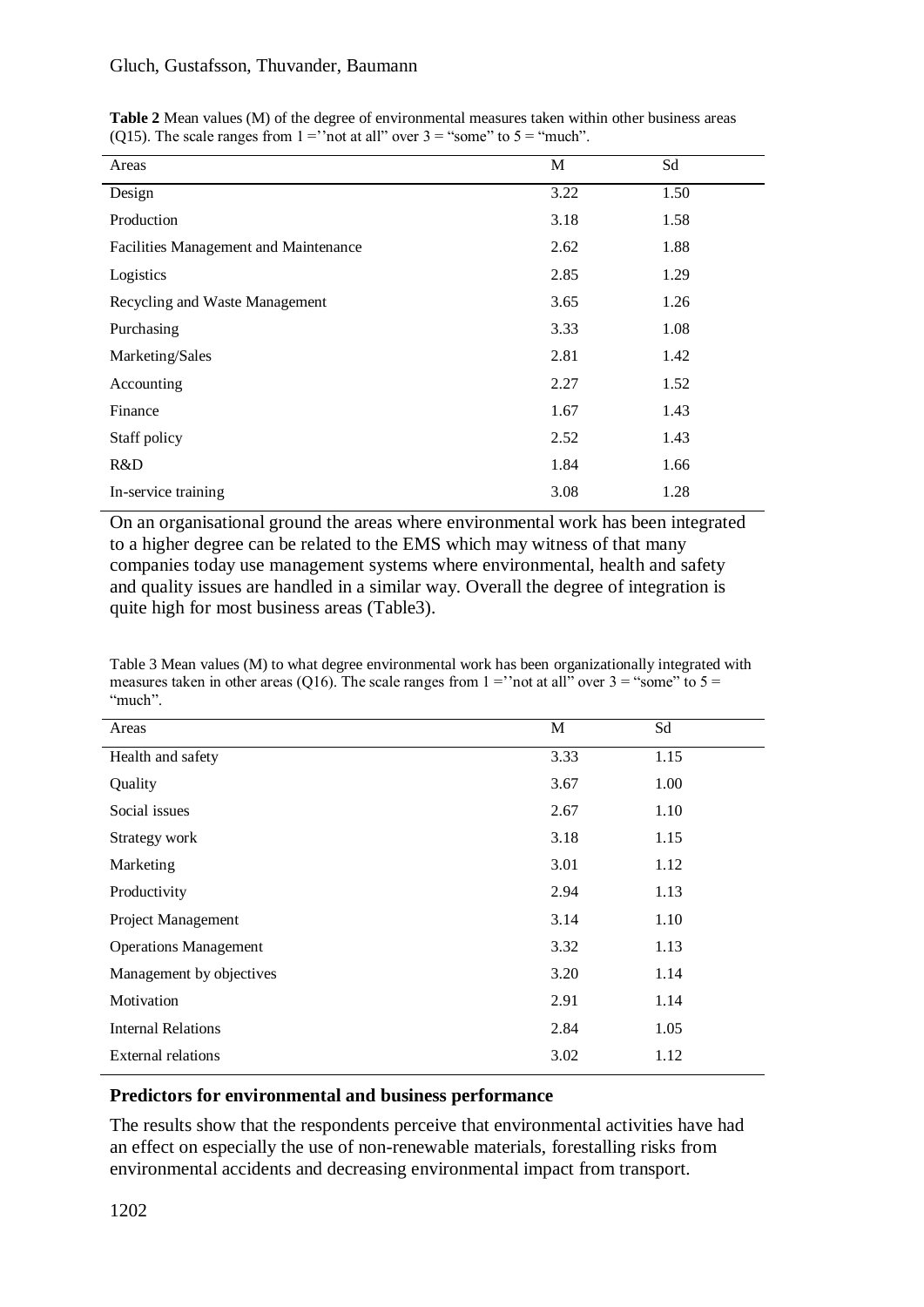A stable trend shown in all three surveys is that the companies mostly see either longterm and/or intangible business advantages. It is believed to bring advantages for principal stakeholders, such as staff, management and owners/shareholders. There is also a significant trend that environmental activities mainly are perceived to have positive effect on 'soft' values, such as company image, pleased personnel, pleased management, product image and recruitment. None of the more 'hard' values, such as short-term profit, productivity, market shares, show a significantly positive trend over time.

We performed two regression analyses in order to investigate what predicts environmental performance respectively business performance (Figure 1). The analyses are based on the 2010 survey. In the analyses we used index variables<sup>1</sup> (i.e. means of a number of individual items).



*Figure 2 Interrelation between environmental strategies and measures and environmental and business performance.* 

In the analyses we regressed stakeholder relations (Q17), the degree of environmental measures undertaken in other business areas (Q15), degree environmental work has been organizationally integration with measures taken in other areas (Q16), the presence of environmental management systems (Q6), changes in environmental department staff numbers (Q4), whether the environmental officer were part of the company's management group (Q5) and finally the environmental manager's role and responsibility (Q9) on environmental performance (Q21) and business performance respectively (Q22). Due to space limitations we are unable to present all individual items in the paper and we only present the items (Table 2 and 3) from the two predictors that came out significant in the regression analyses.

When it comes to business performance we found that only the degree of environmental measures undertaken in other business areas were a significant predictor (*b*=.38, p=.003,  $R^2$ =.44,  $F(7,109) = 11.34$ , *p*<.00001), thus the more measures undertaken the higher perceived level of business performance.

 $\overline{a}$ 

 $<sup>1</sup>$  All index variables had alpha coffienents exceeding .80 thus all being reliable measures.</sup>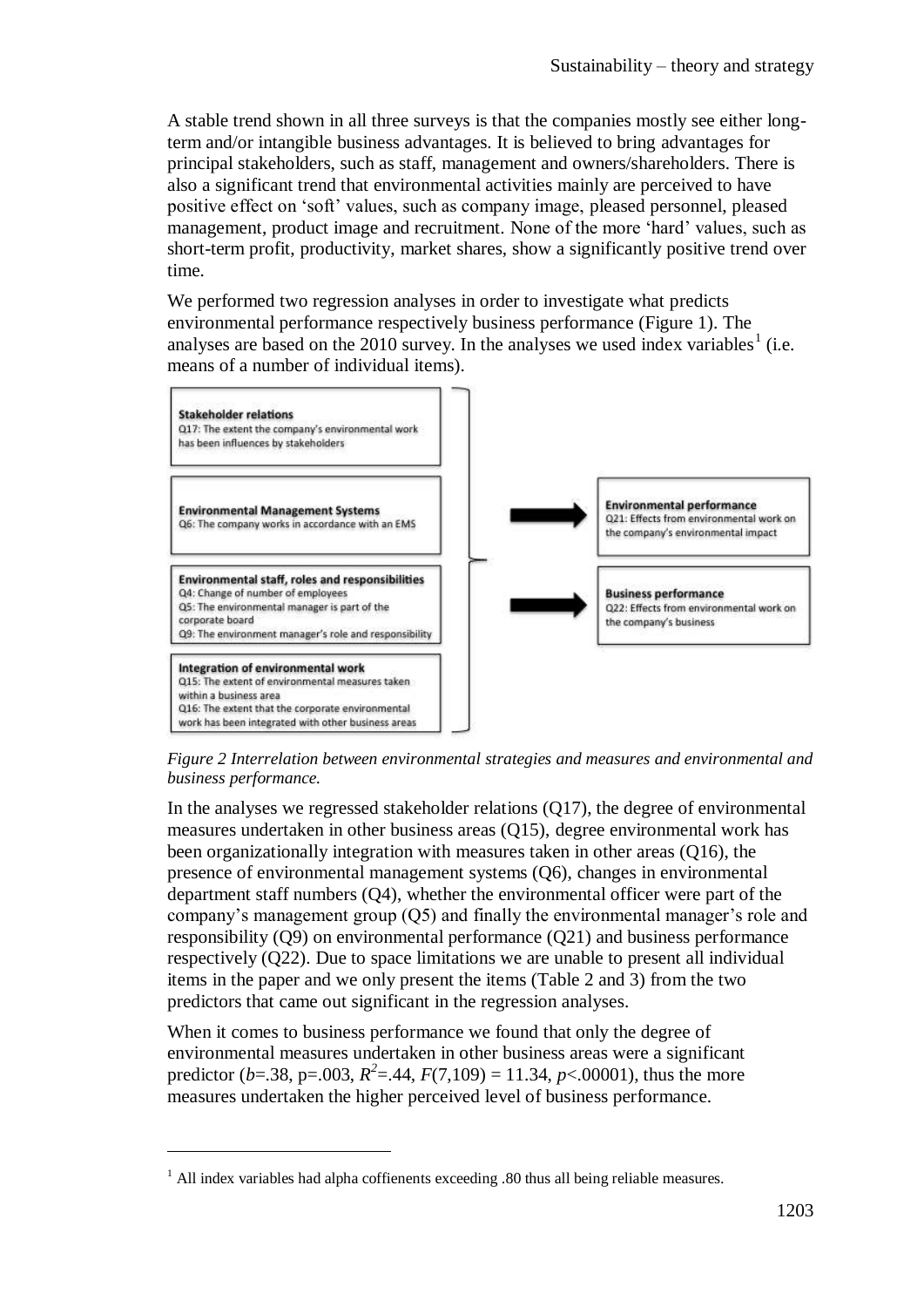When it comes to reported environmental performance the only significant predictor were degree of organizational integration of environmental activities (*b*=.38, p=009,  $R^2$ =.21*, F*(7,110) = 3.90, *p*<.001), thus the higher degree of reported integration the higher perceived environmental impact.

# **DISCUSSION AND CONCLUSIONS**

Based on a longitudinal empirically based analysis of the sectors environmental work this study has identified trends over time. Four areas were investigated: 1) stakeholder relations, 2) management systems, 3) environmental staff, roles and responsibilities and 4) integration of environmental work. These areas were further explored regarding their correlation with environmental and business performance.

Respondents perceive that stakeholder pressure is getting stronger over time. Over the studied period, it becomes clear that opinions of stakeholders are increasingly recognized and heard. The pressure is now also perceived as more contextual and to a higher degree driven by local stakeholders. Work related to EMS is getting intensified and we could also see that over the years there has been a change of the environmental managers' responsibilities and positions. A higher number of responding environmental managers perceive having increased influence on their companies' strategic decisions. Effects from this will be focus in another paper.

Even if environmental managers now are part of companies' top management organization and although a higher number of environmental managers perceive having increased influence on their companies' strategic decisions, we could in our data not see that this had led to improved environmental performance or greater business advantages. Neither could we in our data find a relationship between stakeholder relations and EMS with these two parameters. The only factor that we found to be influencing environmental performance was the degree of integration of environmental work into the functional organizations of a company. Similarly the degree of environmental measures undertaken in different business areas was predictor for improved business performance. As such this study partly aligns with the results of Lee and Rhee (2007), showing a lack of direct relation between environmental strategies and performance, with the exception that we have found a relationship between performance and environmental strategies of integrative kind. Integration can most certainly not happen without personnel working with the issue (Gluch, 2009, Gluch et al., 2009, Ludvig et al., 2013) neither can it be isolated from stakeholder demands (Cole, 2011, Heiskanen and Lovio, 2010) nor from management systems and practice (Gluch and Räisänen, 2012, Brunklaus, 2009, Guy and Shove, 2001), so these types of strategies must not be disregarded just based on these results. Thus, the relative lack of observations explaining perceived business performance demands further analysis to better understand the business justifications for environmental efforts that are now quite extensive in the Swedish construction sector.

Based on this study we conclude that companies nor internal environmental units can carry out environmental work in an isolated bubble; both are dependable on and must cooperate and interrelate closely with others (Bansal and Clelland, 2004, Gluch et al., 2013). It is also clear from this study that a key to positive environmental as well as business performance is that environmental work is integrated within the organization. This is in line with previous research which holds collaborative and interdisciplinary actions within the field of sustainable development as crucial for the development and implementation of proactive, holistic and innovative green solutions (Brown et al., 2003, Vergragt and Brown, 2007, Quist et al., 2011, Bossink, 2007). The same logic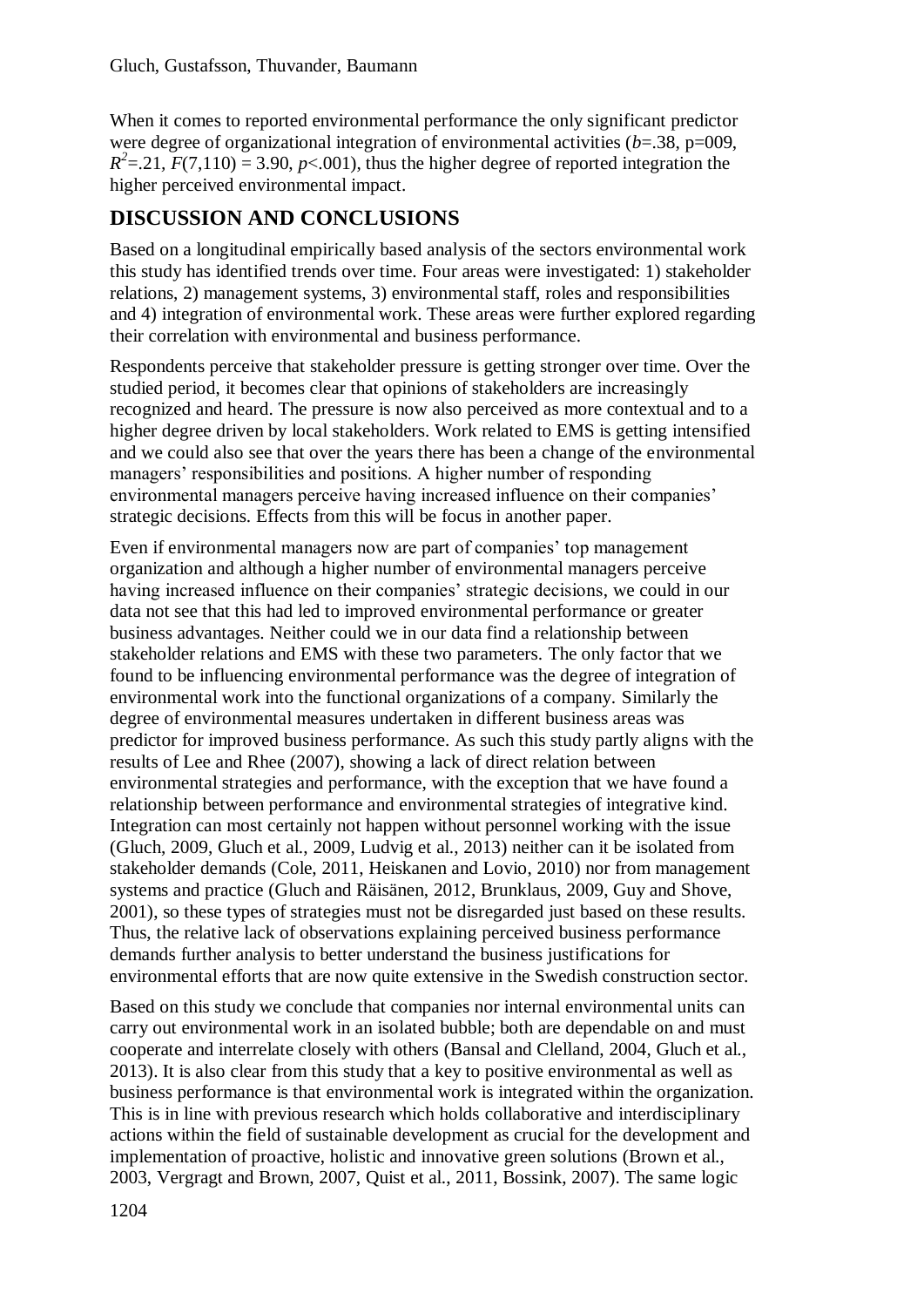applies to the field of sustainable building (Brown and Vergragt, 2008, Cole, 2011, Glad, 2012, Heiskanen and Lovio, 2010, Hartenberger et al., 2013). Consequently, to address increased and more diverged pressure there will be a need for new types of organizational logics that enables integrative actions as well as cooperation between various actors involved in construction; cross-disciplinary as well as interorganisational. This focus on change in complex multi-actor organizational environments is an interesting and under-researched area (Whyte and Sexton, 2011, Cole, 2011, Phua, 2013, Summerfield and Lowe, 2012) deserving more attention in future research.

#### **REFERENCES**

- Ahn, Y. H. & Pearce, A. 2007. Green construction: Contractor experiences, expectations, and perceptions. *Journal of Green Building,* 2**,** 106-122.
- Andrews, C. J. 1998. Environmental business strategy: Corporate leaders' perceptions. *Society & Natural Resources,* 11**,** 531-540.
- Bansal, P. & Clelland, I. 2004. Talking trash: Legitimacy, impression management, and unsystematic risk in the context of the natural environment. *Academy of Management Journal,* 47**,** 93-103.
- Baumann, H., Brunklaus, B., Gluch, P., Kadefors, A., Stenberg, A.-C. & Thuvander, L. 2003. Byggsektorns miljöbarometer 2002. Göteborg: Chalmers.
- Baumann, H., Brunklaus, B., Gluch, P., Kadefors, A., Stenberg, A. C., Thuvander, L. & Widman, J. 2002. Environmental drivers, management and results in Swedish building industry. A survey within the International Business Environmental Barometer. *Proceedings of International Conference of Sustainable Building 2002*.
- Bossink, B. 2007. The interorganizational innovation processes of sustainable building: a Dutch case of joint building innovation in sustainability. *Building and Environment,* 42**,** 4086-4092.
- Brown, H. S., Vergragt, P., Green, K. & Berchicci, L. 2003. Learning for sustainability transition through bounded socio-technical experiments in personal mobility. *Technology Analysis & Strategic Management,* 15**,** 291-315.
- Brown, H. S. & Vergragt, P. J. 2008. Bounded socio-technical experiments as agents of systemic change: the case of a zero-energy residential building. *Technological Forecasting and Social Change,* 75**,** 107-130.
- Brunklaus, B. 2009. Does organising matter? Tracing connections to environmental impacts in different housing estates. *Progress in Industrial Ecology,* 6**,** 120-134.
- Cole, R. J. 2011. Motivating stakeholders to deliver environmental change. *Building Research & Information,* 39**,** 431-435.
- Darnall, N., Henriques, I. & Sadorsky, P. 2008a. Do environmental management systems improve business performance in an international setting? *Journal of International Management,* 14**,** 364-376.
- Darnall, N., Jolley, G. J. & Handfield, R. 2008b. Environmental management systems and green supply chain management: complements for sustainability? *Business Strategy and the Environment,* 17**,** 30-45.
- Glad, W. 2012. Housing renovation and energy systems: the need for social learning. *Building Research & Information,* 40**,** 274-289.
- Gluch, P. 2009. Unfolding roles and identities of professionals in construction projects: exploring the informality of practices. *Construction Management and Economics,* 27**,** 959-968.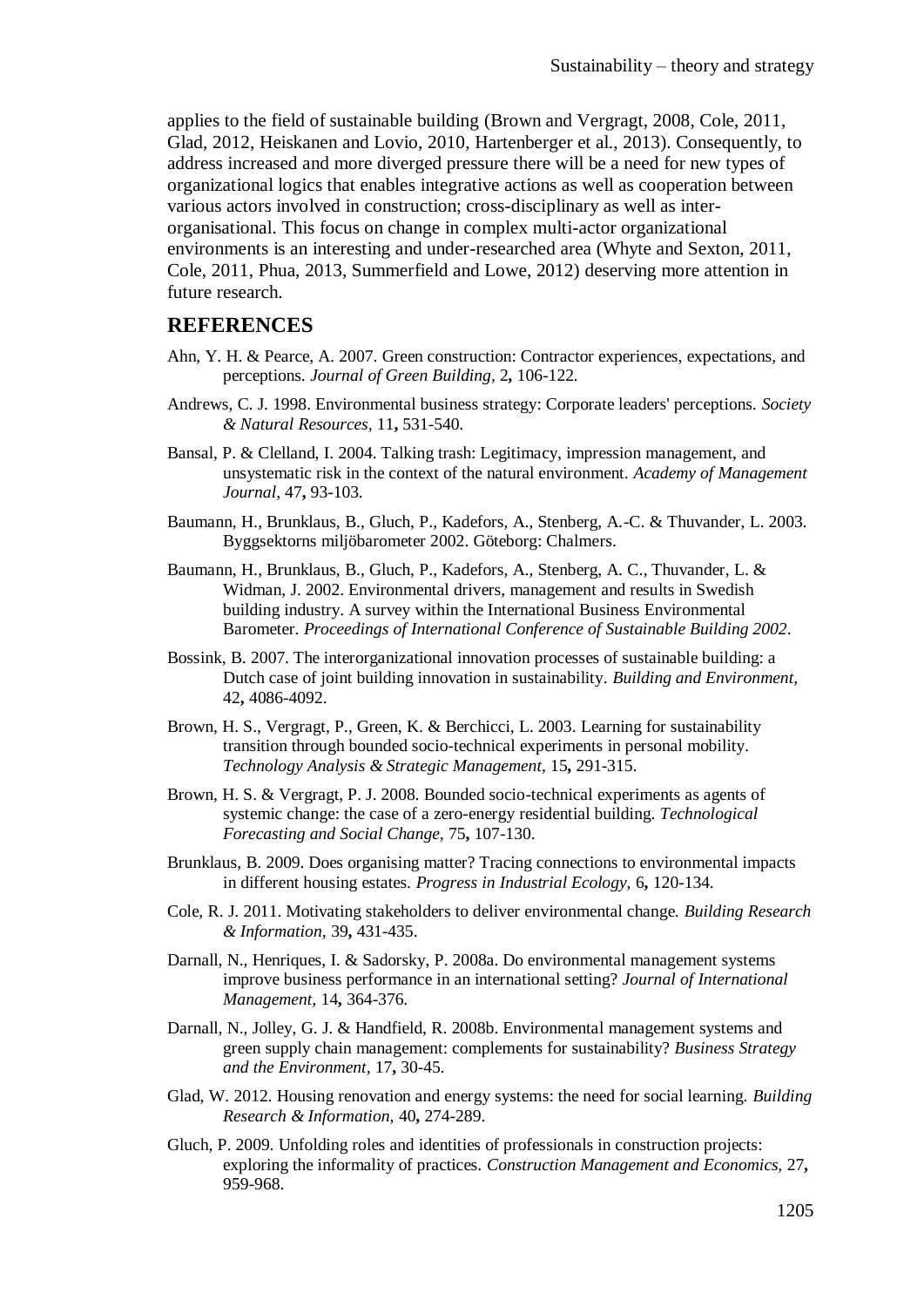- Gluch, P., Baumann, H., Gustafsson, M. & Thuvander, L. 2011. Miljöbarometern. 12 års miljöarbete i bygg- och fastighetssektorn – vad har hänt och vart är vi på väg? *Chalmers report, CMB-report.*
- Gluch, P., Brunklaus, B., Johansson, K., Lundberg, Ö., Stenberg, A. & Thuvander, L. 2007a. Miljöbarometern för bygg-och fastighetssektorn 2006 - en kartläggning av sektorns miljöarbete. *Chalmers University of Technology. Göteborg, Sweden.*
- Gluch, P., Brunklaus, B., Johansson, K., Lundberg, Ö., Stenberg, A.-C. & Thuvander, L. 2007b. What makes it slow? A questionnaire survey of environmental attitudes, management and performance. *4th Nordic Conference in Construction Economics and Organisation.* Luleå.
- Gluch, P., Gustafsson, M. & Thuvander, L. 2009. An Absorptive Capacity Model for Green Innovation and Performance in the Construction Industry. *Journal of Construction Management and Economics,* 27**,** 451 – 464.
- Gluch, P., Johansson, K. & Räisänen, C. 2013. Knowledge sharing and learning across community boundaries in an arena for energy efficient buildings. *Journal of Cleaner Production,* 48**,** 232-240.
- Gluch, P. & Räisänen, C. 2012. What tensions obstruct an alignment between project and environmental management practices? *Engineering, Construction and Architectural Management,* 19**,** 127-140.
- Guy, S. & Shove, E. 2001. *The sociology of energy, buildings and the environment: Constructing knowledge, designing practice*, Routledge.
- Hahn, T. & Scheermesser, M. 2006. Approaches to corporate sustainability among German companies. *Corporate Social Responsibility and Environmental Management,* 13**,** 150-165.
- Häkkinen, T. & Belloni, K. 2011. Barriers and drivers for sustainable building. *Building Research & Information,* 39**,** 239-255.
- Hartenberger, U., Lorenz, D. & Lützkendorf, T. 2013. A shared built environment professional identity through education and training. *Building Research & Information,* 41**,** 60-76.
- Heiskanen, E. & Lovio, R. 2010. User− Producer Interaction in Housing Energy Innovations. *Journal of Industrial Ecology,* 14**,** 91-102.
- Hwang, B. G. & Tan, J. S. 2010. Green building project management: obstacles and solutions for sustainable development. *Sustainable Development,* 20**,** 335-349.
- Lee, S. Y. & Rhee, S.-K. 2007. The change in corporate environmental strategies: a longitudinal empirical study. *Management Decision,* 45**,** 196-216.
- Ludvig, K., Stenberg, A.-C. & Gluch, P. 2013. The value of communicative skills for developing an energy strategy. *Building Research & Information***,** 1-11.
- Myers, D. 2005. A review of construction companies' attitudes to sustainability. *Construction Management and Economics,* 23**,** 781-785.
- Phua, F. T. T. 2013. Construction management research at the individual level of analysis: current status, gaps and future directions. *Construction Management and Economics,* 31**,** 167-179.
- Quist, J., Thissen, W. & Vergragt, P. J. 2011. The impact and spin-off of participatory backcasting: From vision to niche. *Technological Forecasting and Social Change,* 78**,** 883-897.
- Sayce, S., Ellison, L. & Parnell, P. 2007. Understanding investment drivers for UK sustainable property. *Building Research & Information,* 35**,** 629-643.